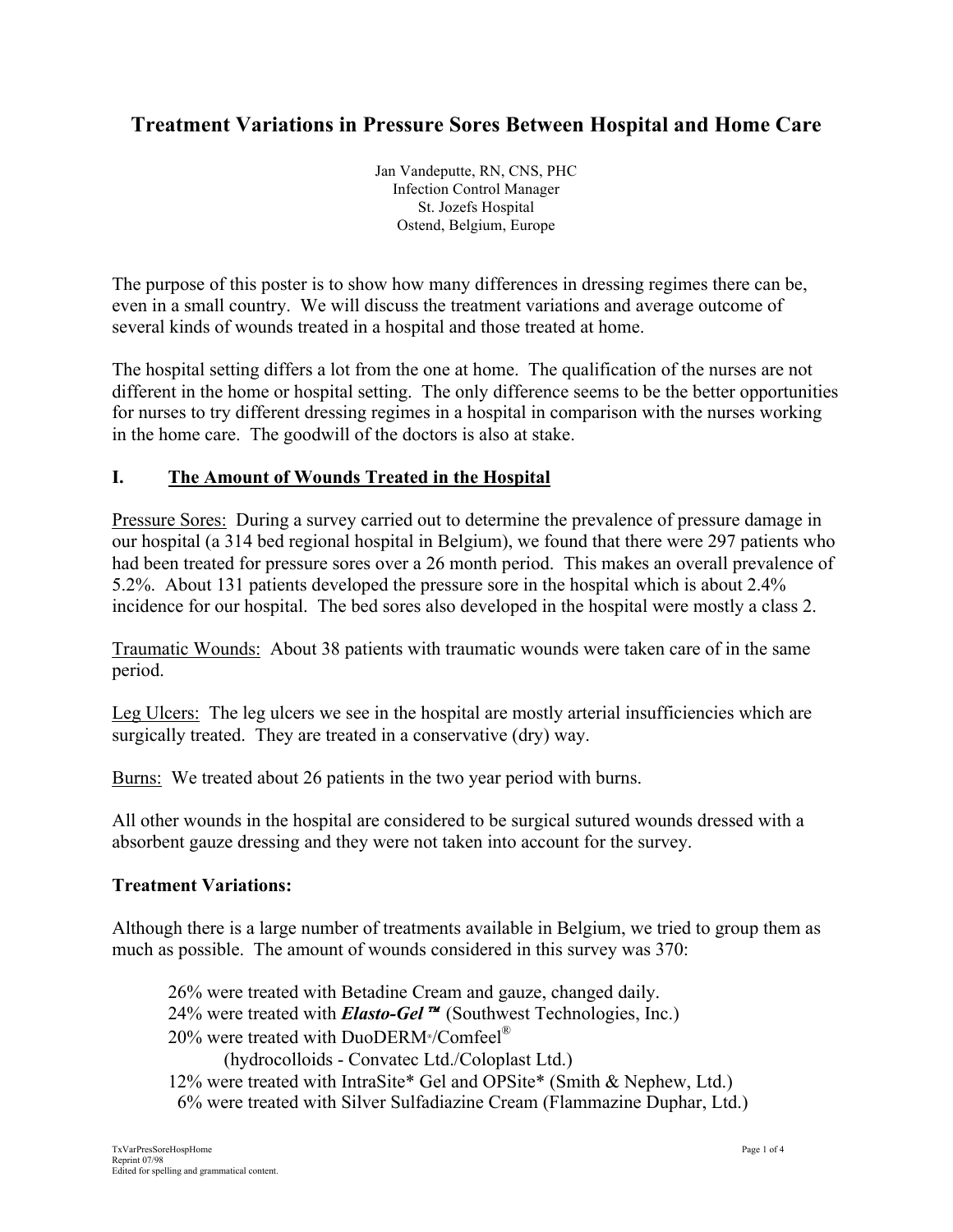5% were treated in a dry way with gauze only 2% were treated with Allevyn\* (Smith & Nephew, Ltd.) 5% Miscellaneous

The average healing time was 5.7 weeks.

## **II. The Amount of Wounds Treated at Home**

The amount of patients treated at home was 1,718. About 26% were leg ulcers, 25% bed sores, 18% surgical wounds, 8% small trauma, 4% burns and 19% were combinations. 96% of the 1,718 patients received a dressing on their wound. Only 8% of those dressings were "high tech" dressings, mostly hydrocolloids. About 86% of the dressings were "non-high tech" dressings.

#### **Treatment Variations at Home**

58% Betadine Cream 26% Dry Gauze 13% Tulles Impregnated Gauze 5% With Powders

There is a nursing ritual to treat almost every wound with an antiseptic (81% of all wounds were disinfected). The main issue in wound care at home is the disinfection of the wounds. This might explain the excessive use of antiseptic ointments like Betadine Cream.

The average healing time for the wounds treated at home was 7.3 weeks. The average treatment time for the leg ulcers at home was 12.7 months.

## **Discussion**

We found it difficult to compare both groups of patients since we do not know the severity of every wound. The main problem is the big difference in healing time between a leg ulcer and other wounds. Since we have almost no leg ulcers in the hospital, we cannot compare healing time correctly with the home situation. Anyway, just the fact that the use of moist dressing techniques differ so much, is an interesting thing to examine. Due to the survey from Wouters a.o. The National Home Care Nursing Association launched a big campaign for all their nurses so that they can learn more about modern wound care. Recently, after completion of the courses, they found that the doctors who prescribed those dressings need an extra course to have a thorough understanding of the wound care program. In the following case reports we will explain why we use "high tech" dressings. We could not only show them better healing results, but we also found that the patient comfort and the nursing labor intensity was improving.

## **Why Do We Use Elasto-Gel**<sup>™</sup> on Pressure Sores?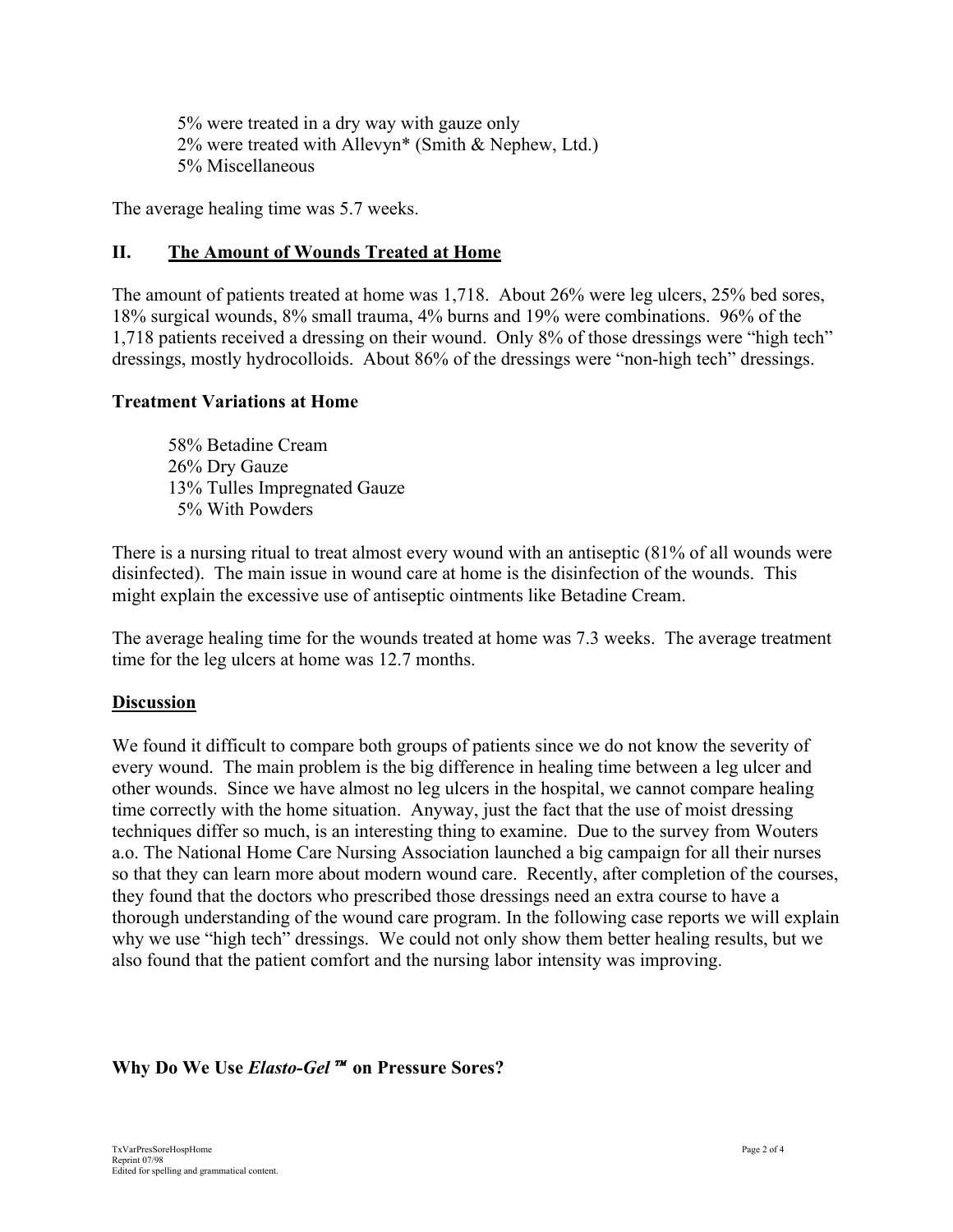We have many bed sores in the geriatric and internal (pneumology) ward. On the third place we have the orthopedic ward. The localization of the bed sores is seen mostly on the heels (47%), buttocks (42%), back (5%), legs and arms (5%) and head (1%). The patients who are staying in the geriatric and orthopedic wards are, if the condition will let them, kept under an active rehabilitation program. One of the items of the program is learn to walk again. When those patients have ulcers on the heel they walk on the dressing.

We used to place hydrocolloids on these heel ulcers, but when the patients walked on them they simply broke into pieces very soon (after a few hours). When we applied **Elasto-Gel**<sup>*m*</sup> we were able to keep the dressing in place for at least a week, even when the patient was undergoing an intense rehabilitation program. An ulcer on the heel treated with *Elasto-Gel*, we could conserve the living fat cells for over one month (patient was stable enough for operation) till the flap operation was performed. In some cases strong offensive odors (fungating wounds) could be eliminated.

## **III. Traumatic Wounds**

The traumatic wounds are treated mostly in the orthopedic ward and there are about two patients a month with serious traumatic wounds to treat. Small trauma's are usually surgically treated and they differ not much with the standard surgical wound treatment. Serious traumatic wounds require even after surgery special wound care. We are especially interested in these cases that doctors normally would amputate the leg and where good wound care can prevent this amputation. The treatment variations of this kind of complex wounds are easier to cover since the lower incidence. For large defects (surface) we always use *Elasto-Gel*, alone or in combination with Betadine®, Silver Sulfadiazine cream and sometimes with hydrocolloids. For deep open wounds we use Ca-Alginates. The leg of a 24 year old male was crushed due to a motorbike accident and was scheduled for amputation. We asked the doctors if we could try this new dressing material to save the limb. The doctors agreed and the leg was saved. Because of eminent gangrene hyperbaric oxygen once a day together with daily cleansing with a physiological cleanser was prescribed. During the whole treatment the wound was covered with *Elasto-Gel*, 30cm x 30 cm, every 24 hours and covered the whole leg. The use of *Elasto-Gel* <sup>*m*</sup> was essential to keep all tissues alive and prevent further contamination.

## **IV. Burns**

Since we are a regional hospital we only treat burns smaller than 10% of the body surface burned. In most cases we have children with scalds and adults burned by flames. We have about 20 patients a year with serious burns. About 65% is a deep second degree burn and only 10% have serious overall third degree burns. The rest is a mixture of all degrees. The standard treatment of burns is Silver Sulfadiazine cream (SSD) but since we know that the Silver particles in the cream are irritating we have chosen for an other standard treatment in our hospital. SSD has the potential to preserve viable dermal tissue but the epidermal regeneration is rather slow and irritated, while the formation of granulation tissue is pronounced, with an abundance of myofibroblasts<sup>1</sup>. This abundance of myofibroblast is a possible case of hypertrophy scars.